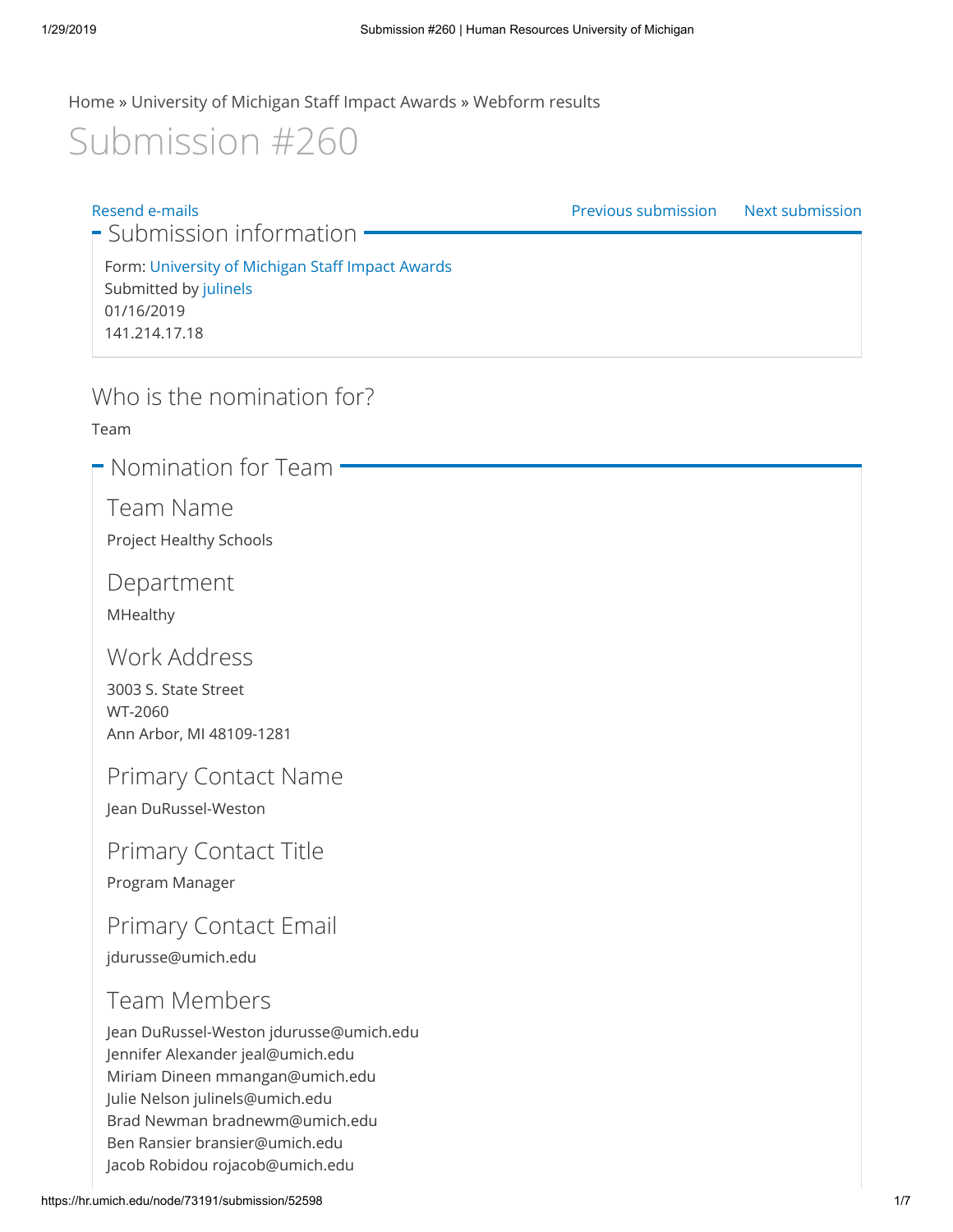Nate Saulter nsaulter@umich.edu Jana Stewart janaemil@umich.edu

 $\blacksquare$  Please select all criteria described within your nomination

- Recognizing collaboration between multiple schools, colleges or units
- Supporting workplace flexibility as a way to build a positive work culture
- "Outside the cube" innovations in process, product, method or systems

### Description of the nominee's contributions

Criterion 2: Recognizing collaboration and innovation between multiple schools, colleges or units. Examples include:

Project Healthy Schools (PHS) is a Community-University of Michigan collaboration designed to reduce childhood obesity and improve the current and future health of Michigan's youth. It is one of only a few school-based programs that have demonstrated significant and lasting improvements in health behavior and cardiovascular risk factors. Through education and wellness activities, Project Healthy Schools enables middle school students to increase physical activity, eat healthier, and understand how nutrition and activity influence their lifelong health. In addition, once implemented in a school, the program continues year after year, benefitting future generations of students.

In 2004, the PHS program was created through a collaboration between several U-M and Michigan Medicine departments, the Ann Arbor Public Schools, the Washtenaw County Health Department and the Ann Arbor YMCA. Collaboration and innovation are part of our DNA. The PHS team is currently collaborating with a number of U-M departments to continue to improve the program and to assist the various departments in meeting their goals. Current collaborations include:

InPACT Program - PHS is partnering with U-M's Schools of Kinesiology, Education and Architecture to study the effects of interrupting prolonged sitting with activity (InPACT) in the classroom. The partnership is providing U-M students with real world experience and research opportunities. PHS's role in the collaboration included helping with the development of the intervention and teacher training materials, cofacilitating the teacher trainings, recruiting partner schools and acting as a liaison between the InPACT team and school staff. The School of Kinesiology provided the expertise for designing the physical activity breaks. The School of Education provided expertise on curriculum design and the Taubman School of Architecture created new classroom layouts more conducive to physical activity.

Nephrology Partnership - Two Michigan Medicine nephrologists are collaborating with PHS to raise awareness about kidney disease prevention, especially among students in Detroit, a high-risk area for chronic kidney disease and morbidity. The risk factors for heart disease and chronic kidney disease (CKD) are very similar. The collaboration has resulted in the development of both a high school and a middle school kidney health curriculum. For the past two years, the physicians have delivered the high school curriculum to Cody High School students in PHS' Science of Wellness class. The interactive presentation includes topics such as the anatomy of the kidney, kidney function, kidney-related health screening, pathology of the kidney and how to keep the kidneys healthy. Students also participate in a lab simulation of a kidney screening, testing fake urine with a dipstick analysis. The middle school curriculum, which ties to middle school science standards, was piloted at East Middle School in Plymouth and Munger Middle School in Detroit last spring. PHS worked with an external vendor, Wolverine Sports, to develop an interactive kidney model for use with the lessons, when no existing model could be found. Several more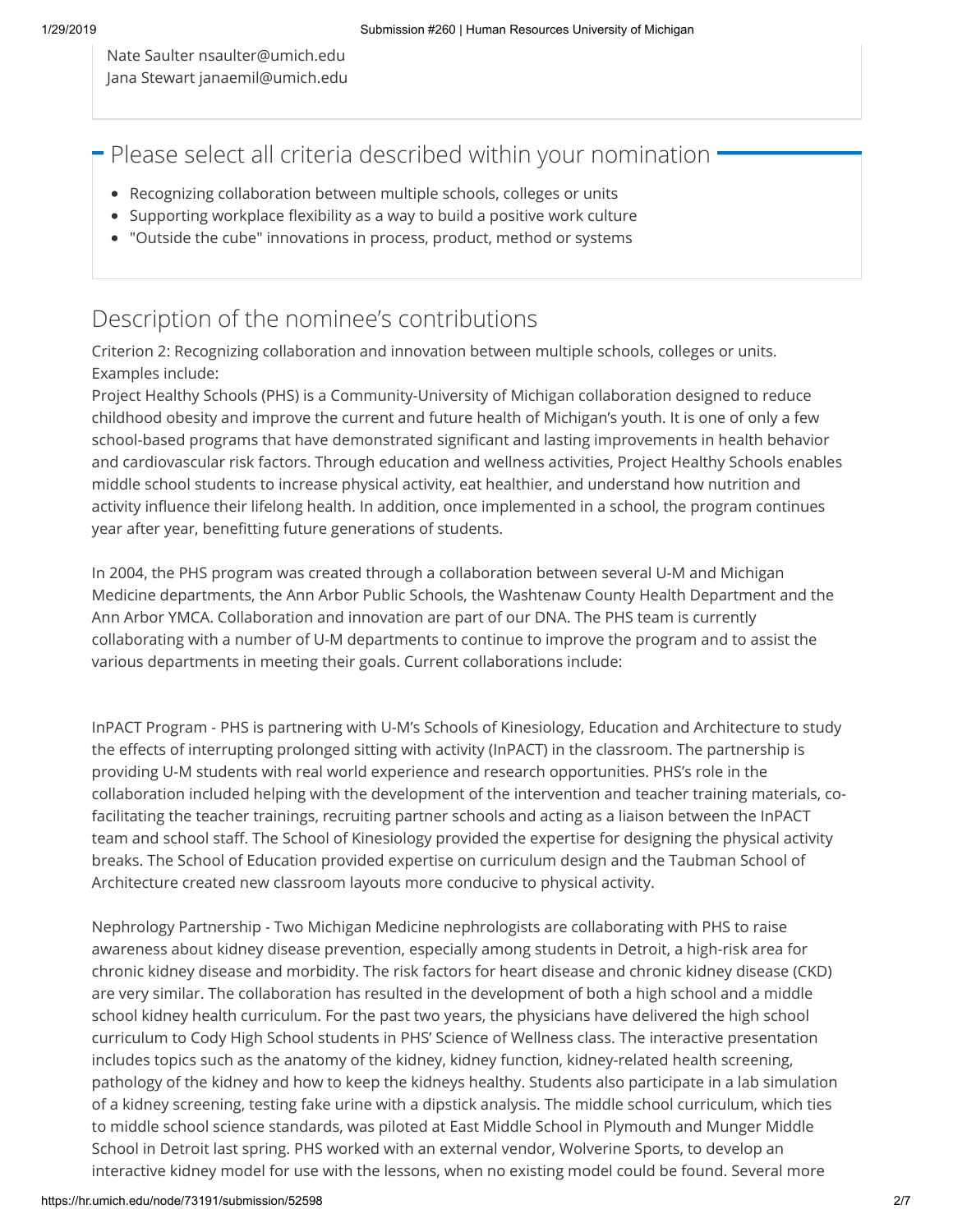#### 1/29/2019 Submission #260 | Human Resources University of Michigan

schools are using the lessons this fall. PHS and the nephrologists jointly applied for and received a grant to measure the effectiveness of this kidney disease prevention intervention.

Depression Center Collaboration - PHS consulted with Depression Center staff to help them adapt their high school "Peer to Peer" depression awareness program for use in middle schools and provided introductions to staff and principals in PHS schools. Depression Center staff are now providing teachers at these middle schools with professional development around suicide prevention and collaborating with PHS to better support the health and well-being of students and staff. PHS and staff from the Depression Center are also applying for a grant to develop and pilot middle school lessons on mental and emotional health. This collaboration will also provide additional opportunities for research.

Solution for U-M Grounds Department Abandoned Bikes - After reading about the issue of abandoned bikes on campus, a PHS team member contacted the U-M Grounds Department to find out what would be done with the abandoned bikes. He then offered to act as a liaison between the department and PHS partner, Back Alley Bikes, a bike-education nonprofit in Detroit. For the past three years, PHS has facilitated the donation of hundreds of abandoned bikes collected by the U-M Grounds Department to local nonprofits. This year, PHS coordinated and assisted with the removal and repurposing of over 250 abandoned bikes. PHS contacted its partners, Back Alley Bikes in Detroit and Program to Educate All Cyclists (PEAC) in Washtenaw County, and arranged for them to pick up the bikes and bike parts. Back Alley Bikes and PEAC help underprivileged kids and people with disabilities, respectively, learn about bike safety and provide training on bike maintenance by helping kids repair and/or build their own bikes from salvaged bike parts.

U-M Nursing School Partnership - For the past three years, PHS has provided community health clinical placement sites in Detroit and other under-resourced communities for U-M nursing students. Community Health Nursing class is a required course for senior nursing students. The student nurses assist with teaching PHS lessons and wellness initiatives while also designing and implementing community health projects, such as conducting community health assessments at each school and designing interventions tailored to each school's needs, developing a plan to address chronic absenteeism in schools and other projects tailored to the needs of the schools and the interests of the nursing students. The partnership allows the nursing students to get real world experience and feel the impact of their work.

Health Ambassador Program - PHS provides opportunities for students from the Medical School, U-M School of Public Health, U-M School of Social Work and various undergraduate programs to serve as "health ambassadors," teaching PHS lessons in Ann Arbor and Ypsilanti middle schools. PHS also provides opportunities for students from Skyline High School's Science of Wellness program (developed in partnership with PHS) to serve as "health ambassadors," teaching PHS lessons in Ann Arbor middle schools. Many of these students also experienced PHS as middle school students.

Michigan Clinical Research and Reporting Program (MCORRP) - A summer internship program with Michigan Medicine's Michigan Clinical Research and Reporting Program (MCORRP), provides U-M students with opportunities to assist with research efforts using PHS data. Students gain valuable experience developing hypotheses, compiling statistics, presenting results and sometimes having their work published in national journals.

Internships/Special Project Opportunities for U-M Students - PHS has maintained regular internship placements for the past two years. Our fall, winter, and summer interns have contributed to a wide variety of projects, from curriculum development and implementation to program evaluation. In addition, PHS served as a client for several U-M courses, for which students work on semester-long projects related to Project Healthy Schools, including several classes from the School of Public Health (program development, program evaluation), School of Information (social media, contextual inquiry), and School of Social Work.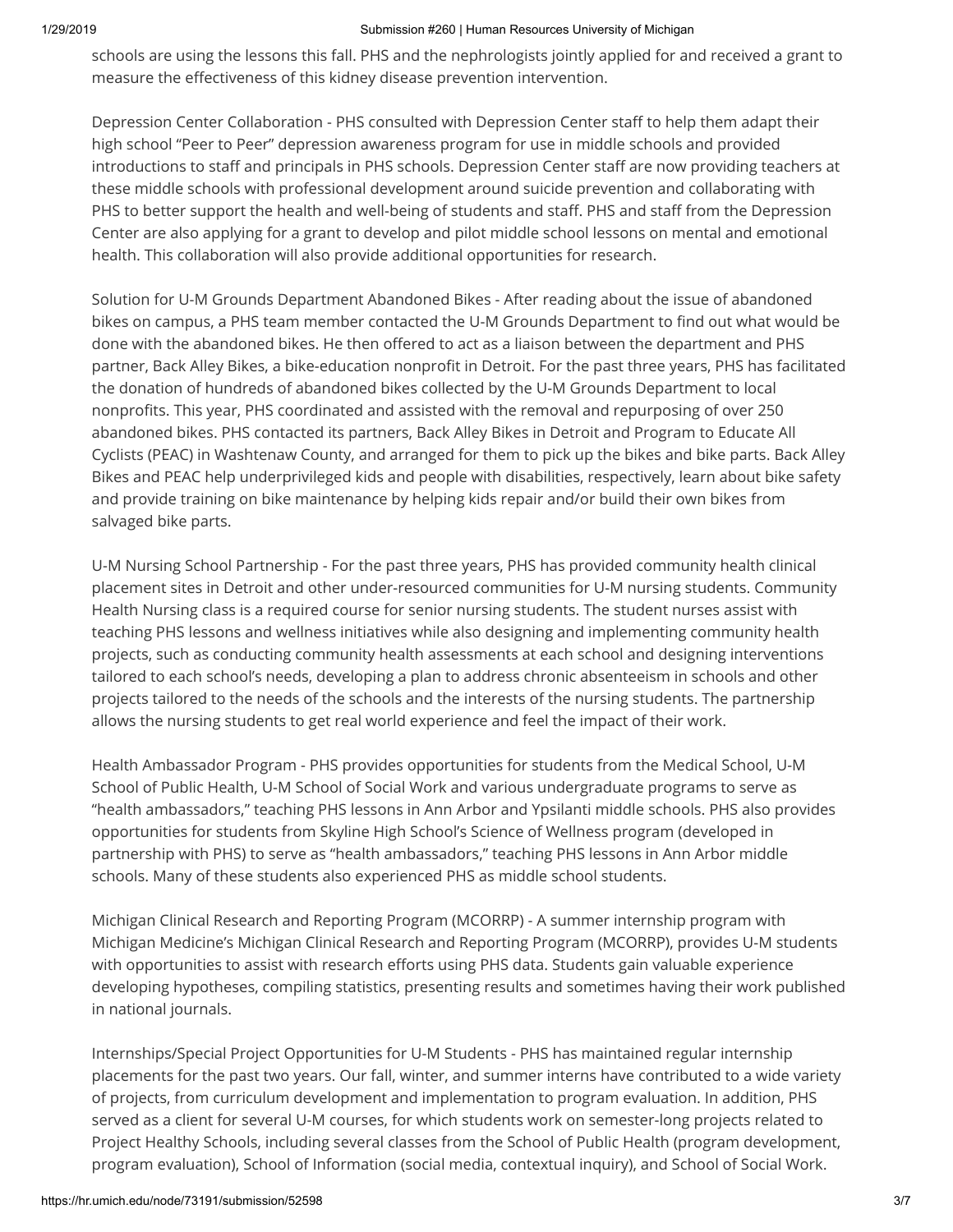#### 1/29/2019 Submission #260 | Human Resources University of Michigan

PHS also mentored three graduate students through four independent study projects, which allowed students to study a topic of interest in-depth in partnership with a faculty member and a client.

The PHS program was co-founded by Kim Eagle, M.D., Albion Walter Hewlett professor of internal medicine and director of the U-M Cardiovascular Center, and LaVaughn Palma-Davis, retired senior director of U-M Health and Well-Being Services. PHS' core team consists of nine people: Program Manager Jean DuRussel-Weston; Wellness Coordinators Jennifer Alexander, Jacob Robidou, and Jana Stewart; Wellness and Grants Coordinator Brad Newman; Curriculum and Training Coordinator Ben Ransier; Administrative Assistant Miriam Dineen; Program Assistant Nate Saulter; and Special Projects Facilitator Julie Nelson. Director of Development for Cardiovascular Programs Katie Schutt and Assistant Director of Development Ryann Eff and Senior Director, Corporate and Foundation Relations Joe Piffaretti provide fundraising support. Clinical Research Coordinator Health Rachel Krallman provides research support. Senior Director for Benefits, Health and Well-Being Services Rich Holcomb and Director, MHealthy Karen Schmidt provide administrative oversight.

Criterion 4: Supporting workplace flexibility as a way to build a positive work culture. Examples include: The Project Healthy Schools team works hard and team members are passionate about their work. Each of the five wellness coordinators supports an average of 15 schools apiece. It's not unusual for a wellness coordinator to be on the road to a school at 5 a.m. for a morning meeting or to be stuck in rush hour traffic returning from a school visit. Several team members have young children, and children add plenty of variables to a parents day. Project Healthy Schools Manager Jean DuRussel-Weston strives to support the needs of her staff by allowing flexibility for work-life balance.

Flexible office hours - Other departments have "core hours" and expect staff to be at their desks until 4pm. Families, traffic and life is unpredictable. It serves as a major stress reduction when staff doesn't feel rushed to be in at 8 a.m. on the dot. Wellness coordinators and other team members are allowed to 'flex' their hours to make up for early morning or evening meetings, or time away from the office for doctors appointments and family care issues. For example, one team member with a toddler and an infant says, "I'm not worried about being "late" when my toddler refuses to get in the car or the baby leaks through onto his clothes as we get ready to walk out the door. A department that understands the difference between chronically negligent behavior at work and life happening feels so evolved."

Another team member leaves work at 2:30 p.m. most days to pick up her young children from school and take them home. Then she returns to work. To make up for the time away, she comes in early and occasionally works later. Not having a hard in and out time provides so much less anxiety.

Flexible driving locations - When driving to locations across Michigan, efficiency is prioritized over office time. For example, one wellness coordinator lives north of Ann Arbor. When she has a lunch meeting with a school in Flint, she is allowed to work from home for a couple hours in the morning before heading for Flint. This allows her to be more productive, using the time that she would have spent driving back and forth to the office to connect with her other schools, check emails and do other work on line.

PTO, FMLA and parental leave flexibility. Staff is allowed to use leave in a way that works for them. There are no blackout dates when time off is not allowed. Managers and directors of our unit have verbalized that staff and family well-being comes before work. They show true care and concern for the well-being of their staff.

For example, last summer, PHS hired a new wellness coordinator who was working for another U-M department and went out on maternity leave shortly after her June interview. Normally, PHS likes new wellness coordinators to start in July so the new hire can be available to help with program updates and special projects and their training can be spread out over the lighter summer months. The team's willingness to work short staffed through the summer was a huge flex from wanting to be staffed in July.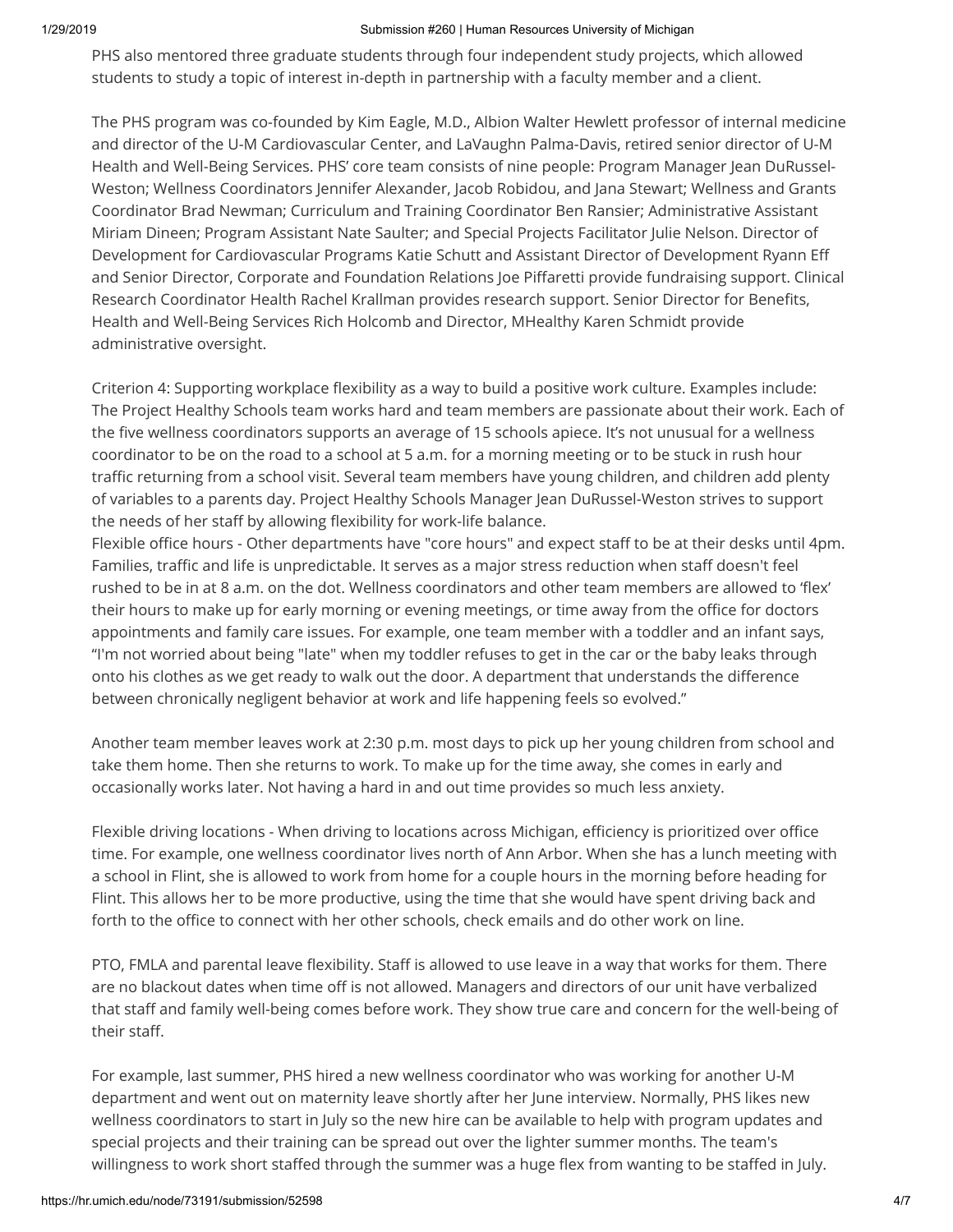At a minimum, PHS needed the new wellness coordinator on board by early September when most schools return from summer break. PHS offered her the job if she could start on September 4, which meant returning to work eight weeks postpartum, rather than the normal 12 weeks. Upon accepting the position, the new wellness coordinator was allowed to use the remainder of her maternity leave intermittently to spend time with her infant son. This allowed her to have a gradual return to work, as suggested on U-M's own HR work-life balance site. The new wellness coordinator continues to take a day off, where her calendar allows, to bond with her son. Her manager and director are supportive of this arrangement. The PHS team works together to cover for each other.

Promote and encourage fitness class participation - The PHS manager and other members of the PHS team regularly attend lunchtime exercise classes in the fitness center in the basement of Wolverine Tower. Team members are not expected to make up the time by staying later, which might lead some staff to skip the exercise. (Most team members who participate in the exercise classes do voluntarily put in extra hours.) The exercise break in the middle of the day makes the day go faster, and helps boost team members' energy, productivity and camaraderie.

Criterion 5: "Outside the cube" innovations in process, product, method or systems The Project Healthy Schools program is continuously improving, innovating and evolving. This is how we've been able to grow from one school in Ann Arbor in 2004 to over 100 schools across the state and beyond today. Once the program is implemented in a school, in most schools it continues year after year. At first, the program was customized to the needs of every school, and the number of schools grew slowly. Then in 2013, PHS became part of the Building Healthy Communities (BHC) partnership, with funding from Blue Cross Blue Shield of Michigan and the Michigan Department of Health and Human Services. That funding, along with funding from other sources, allows PHS to add 10 or more schools every year. This rapid growth required PHS to rethink our program delivery model which allowed us to increase the number of schools by 163 percent with only a 16 percent increase in staff since 2013, while maintaining the quality and effectiveness of the program. Some of the innovations which made this growth possible include:

Standardizing program components and changing from a three-year to one-year sustainability model - Originally, a PHS coordinator worked on-site with a school periodically for three years to train the school wellness champion and wellness team on all facets of implementing and sustaining a school wellness program customized to each schools needs. The Building Healthy Communities funding only provided for one year of support. This required PHS to standardize the program components and change our approach to training, doing more training up front in the first year and following up with schools via phone, email, text and video conferencing in the second year and beyond. In standardizing, PHS identified the core components of the program -- Assessment, Education, Environment and Measurement -- and made sure each school completed key pieces from each section. Schools were also required to complete their choice of at least four wellness initiatives. This allowed the schools flexibility while helping to improve the efficiency and sustainability of the program and made it possible to roll the program out to a larger number of schools with minimal increases in staff.

Developing a Request for Application - The Request for Application (RFA) process includes two mailings, an informational webinar, a written application, as well as an interview process. The RFA process has increased the number of schools applying for the program. Since there is more competition to get into the program, PHS can be more selective, choosing schools which are the best fit for the program and who really want the program so they are more likely to be successful and sustain the program for years to come. The RFA also sets clear expectations for what PHS will provide and for the school's responsibilities.

Five-step implementation process - PHS developed a Five-Step Model to streamline and standardize the implementation process and provide schools with a step by step guide to walk them through the process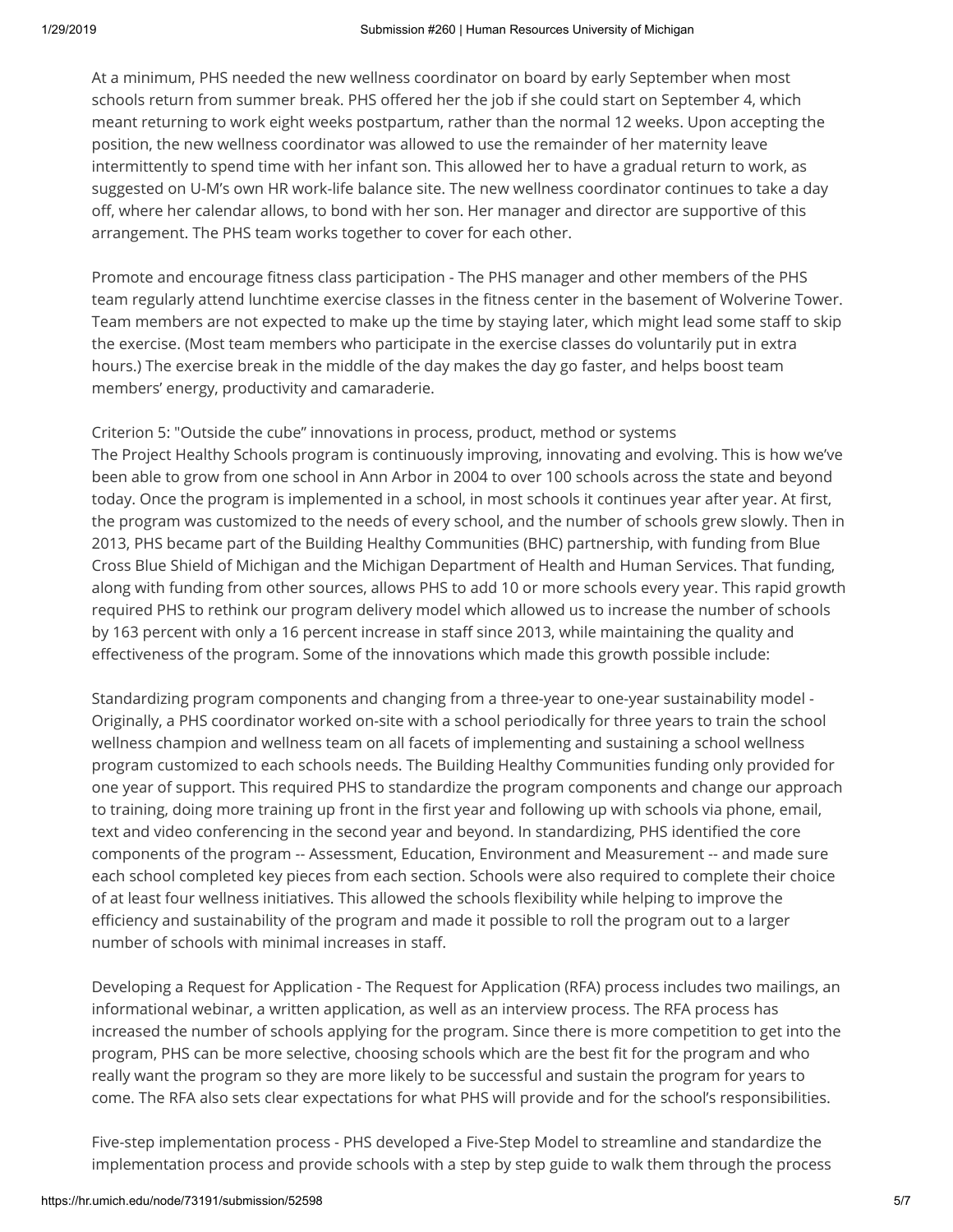of successfully implementing the program. The five steps include: Build Support Identify one or more school wellness champions Form a school wellness team Engage the school community Assess School Wellness Culture Administer pre-program Health Behavior Questionnaires Complete the Healthy School Action Tools Conduct a lunchroom assessment Make an Action Plan Analyze the assessment results Identify your school's wellness goals Create an action plan Take Action Teach 10 PHS lessons Hold school-wide wellness initiatives Measure Success Administer the post-program Health Behavior Questionnaire Complete the post-lesson surveys Share your school's photos and success stories

Development of a secure online portal - With the five-step model in place, PHS contracted with a vendor to help us build an on-line, password protected website to house all of the PHS materials. The PHS Portal provides schools with online access to PHS lesson materials, wellness champion resources, dozens of wellness initiative plans, videos, a networking forum for connecting with other schools, and more. The portal also walks schools through the five-step implementation process, providing milestones under each step for schools to complete. Providing most PHS materials on-line instead of via a printed "toolkit" cut program costs by \$57 per school, made it easier to update and add materials and means that the materials are always easily available for school staff.

Long-Distance Model - Developing the PHS portal was also part of a larger strategy to develop a longdistance model so the program could be delivered all across the state of Michigan and beyond. The program is now being successfully implemented all across Michigan, including in 18 schools in the Upper Peninsula. We also recently added one school in Arizona and five schools in Bangladesh. Michigan schools that implement PHS using the long-distance model receive just two visits from a PHS wellness coordinator, one at the beginning of the year to deliver lesson props and train the school's staff, and one near the end of the school year to debrief and plan for the following year. In addition to the information on the Portal, the schools receive a three-page month by month breakdown of tasks and deadlines. The PHS coordinator stays in touch with the schools via monthly emails, a mid-year assessment phone call and is available for consultation by phone or email throughout the school year.

In addition to the program implementation innovations described above, PHS also has contributed to several innovative partnerships described under Criteria 2 of this award application. A couple of the most innovative partnerships include:

InPACT Program - PHS is partnering with U-M's Schools of Kinesiology, Education and Architecture to study the effects of interrupting prolonged sitting with activity (InPACT) in the classroom.

Solution for U-M Grounds Department Abandoned Bikes - PHS facilitated the donation of hundreds of abandoned bikes collected by the U-M Grounds Department every year to local nonprofits. The nonprofits use the bikes to help underprivileged kids and people with disabilities learn about bike safety and provide training on bike maintenance by helping kids repair and/or build their own bikes from salvaged bike parts. Nephrology Partnership - Two Michigan Medicine nephrologists are collaborating with PHS to raise